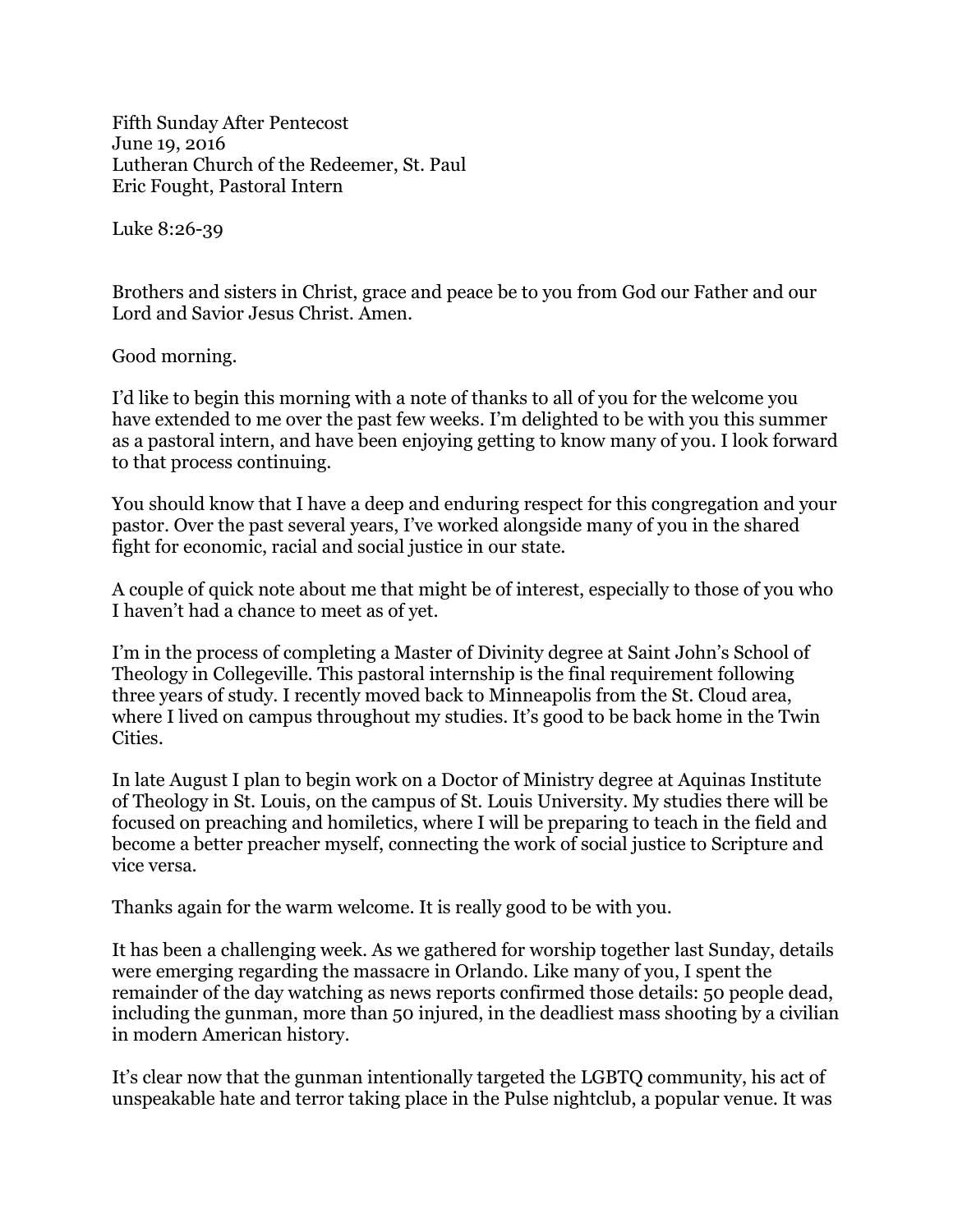Latin night, and most of those killed and injured were from the intersections of the Latino and LGBTQ communities.

They came to dance, to spend time with friends, to be themselves.

For those of us in the LGBTQ community, our bars and nightclubs are not simply places to unwind and have fun. They are sanctuaries—sacred spaces where we can be ourselves, be affirmed and connect with each other in the midst of ongoing struggles that are at the same time personal trials and shared experiences.

Throughout recent history, before the Internet and smartphones, before Ellen came out, before Minnesota and the Supreme Court made history, bars and clubs provided a place for solace and sanctuary. And they still do, particularly during this month set aside to celebrate Pride.

They came to dance. They came to be the beautiful, authentic children of a God who loves them without condition.

Hate and terror entered that sanctuary last weekend. Today, in this sanctuary and in sanctuaries throughout the world, we as people of faith are called to respond. And while this congregation has a longstanding history of being open and affirming, with our table open to all, that is not what many of our LGBTQ brothers and sisters experience from the Christian world. The deafening silence from many corners of the church confirmed this reality this week.

It wasn't supposed to happen. Pulse, the nightclub was supposed to be a safe space. But so are our schools, our parking lots and our movie theaters, our temples, our mosques and our churches.

This week we also mark the one-year anniversary of the shooting in Charleston, where nine of our brothers and sisters in Christ were brutally murdered on a hot Wednesday evening. They had come to open the Word of God in bible study and a gunman opened fire.

I don't know about you, but I've had enough. And I've had enough of having enough.

Each day this week has been filled with an intense cycle of emotions—from rage and disbelief to deep sadness and grief to cynicism and resignation to, gratefully, a sense of hope and determination.

I've wept, and have feared for my own safety and the safety of those I love. But the fear that has been the most pronounced, the fear that keeps coming back, is the fear that we as a society are too broken to fix any of it. I'm truly afraid that we are too divided, that our most dangerous demons of polarization, division and brokenness have a hold on us that we can't release.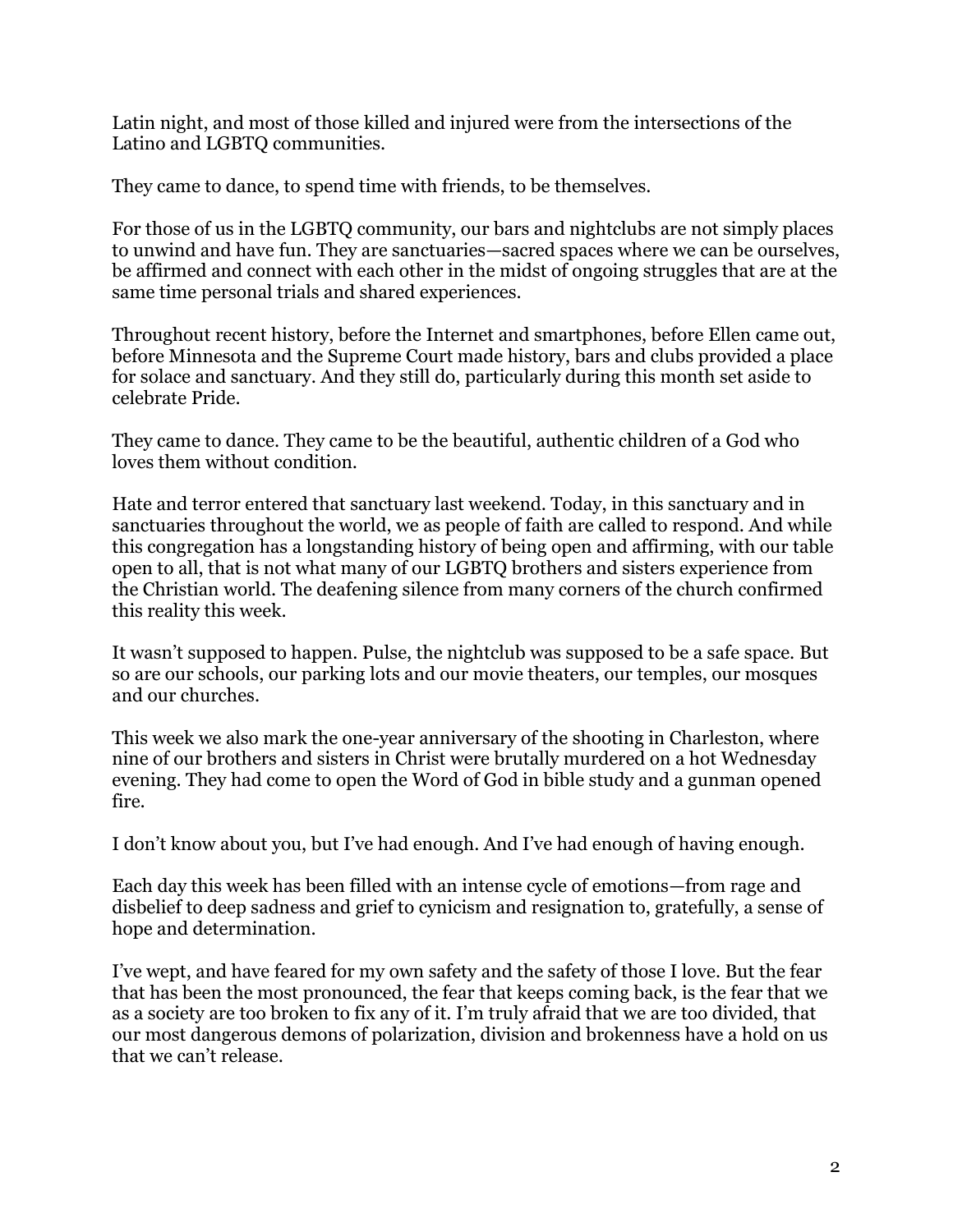In our Gospel reading this morning, we find Jesus arriving by boat in a land away from his home. The story in Luke's account follows the calming of the sea, an exorcism itself, removing evil forces from the water. Upon arriving on land, Jesus is met by a man who is deeply troubled, and a community of people that have set this man apart, chaining him up and leaving him in the tombs far from the comfort of their lives. The man is naked, being without the decency of clothing for some time.

It is unclear the nature of the demons that possess him, although we know this is a story that is found in both Mark and Matthew as well, which points to the significance of the encounter. Further, it's the one story in Luke of Jesus ministering outside of Jewish territory.

Jesus, as he often does in moments such as this, asks the man his name. So overcome by the possession, the man replies that his name is Legion, for the demons are so numerous that they have completely changed his identity.

It's easy for us to get stuck in Jesus' ability to act in a way that we are unable to relate to, the manner in which he is able to drive the demons out of the man and how he then agrees to the pleas of the spirits to be placed into the swine standing nearby. We might even get fixated on the visual of this herd of pigs jumping off the side of the cliff to their demise.

We can get stuck in the miracle itself, and miss the message altogether.

This passage from Luke reminds us of the power and challenges found in mercy and inclusion. The man is restored, fully clothed and returned to a place of mental stability, sitting at Jesus' feet. Filled with gratitude, he is eager to do whatever Jesus asks of him, even to follow him on to the next leg of his journey.

The man's neighbors, the community assembled, has a very different reaction. They are overcome with fear. This sudden change in the man, the one that they needed to protect themselves from, the one that they sent away and chained up, causes such distress that they demand that Jesus leave town.

They weren't caught up in the miracle. They weren't impressed. They were afraid.

Love and mercy changes us. And in a world that seems so deprived of it, it can shake us when we see it happen.

In the past week, there have been plenty of reasons to despair and be overcome by fear. From the shooting itself, to the response of politicians and some pastors, to the sense that solutions seem so far away.

And yet there have also been tremendous examples of love and mercy being poured out, examples of God intervening in profound ways. People came together, in prayer and vigil, in parks and churches throughout the land. In Washington, elected officials took a